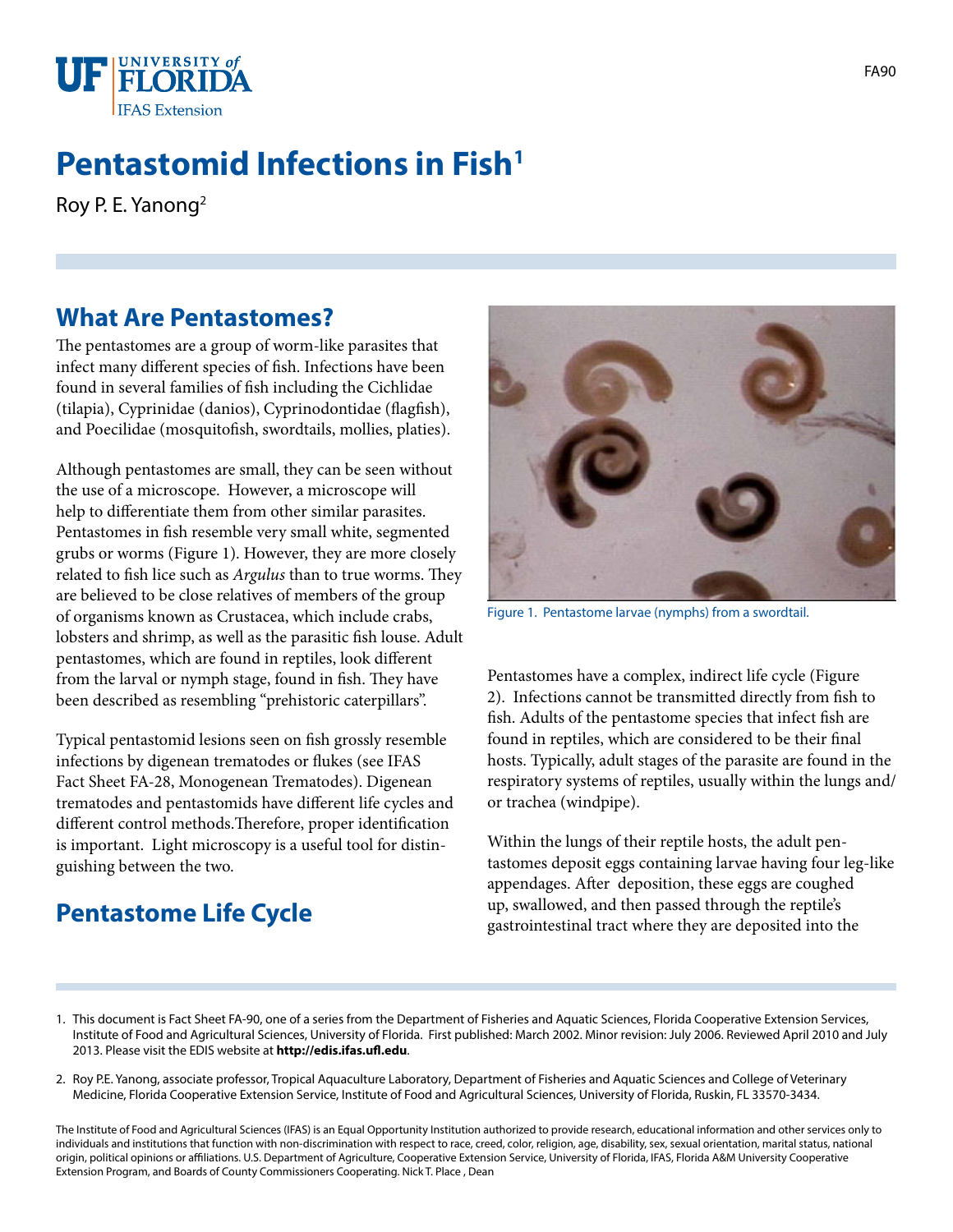water through the feces. The eggs develop into the infective stage and, after being eaten by the appropriate fish host, the larvae hatch out, develop, and undergo several molts. The juvenile life stage located in the fish more closely resembles a worm and is known as a "nymph". After infected fish are eaten by the proper final reptile host, the parasite perforates the intestinal wall, migrating through the body to the lungs. When the pentastome matures, the life cycle is completed.



Figure 2. Life cycle of a pentastome.

A number of common reptiles are known reservoirs of pentastomes. Florida soft-shell turtles (*Trionyx* spp.) have been found harboring adult stages of one group of pentastomes in the genus *Alofia*. Alligators harbor adult pentastomes of the species *Sebekia mississippiensis*. Other species of pentastomes have been found in snapping turtles and aquatic snakes including the cottonmouth, red-bellied water snake, diamondback water snake, and the common water snake.

### **Disease in Fish Caused by Pentastomes**

The appearance of the fish, as well as the amount of tissue damage done by the parasite, will depend on the fish species infected, whether or not the fish has been infected before, and the species and number of pentastomes present. In one published report (Boyce et. al. 1987), little damage was seen in infected mosquitofish, whereas the same species of parasite caused significant damage and inflammation in infected swordtails. Necropsy of the swordtails revealed several clinical findings: prominent swellings of the skin,

tracks where parasites had migrated through muscle, and encapsulated juvenile (nymph) stages present in the body cavity as well as under connective tissue of many organs.

In some infected fish examined at the University of Florida's Tropical Aquaculture Laboratory, there were obvious swellings in the skin and muscle from which nymph stages were extracted. Conversely, other fish had relatively few external signs of the parasite, however, in some of these fish, significant numbers of parasites were seen internally during necropsy (Figure 3). One swordtail had over 200 pentastomes of various sizes located throughout its body.



Figure 3. Pentastome larvae (nymphs) in the body cavity of a swordtail. Note varying sizes and locations of pentastomes (arrows).

# **Diagnosis and Treatment**

Affected fish may have grub-like lesions within the skin and muscle, however, infections can occur within internal organs of fish with no external signs present.

Common characteristics of pentastomes (Figure 4) include: a short body length relative to body diameter (compared with nematodes); obvious segmentation (annuli) of the body (nematodes are not segmented); small hooks on the anterior (head) end; and a coiled nymph stage. In contrast, digenean trematodes in fish are usually found as immature metacercariae (a larval stage in an oval, encysted form). If these cysts are broken, the digenean trematodes that emerge appear flatter and have circular oral and ventral suckers.

Because pentastomes can be found encapsulated in many different locations within fish, there are no treatments other than prevention. Chemical treatments to kill stages in the water have not been evaluated. Affected fish typically must be culled. Depending upon the severity of infection within